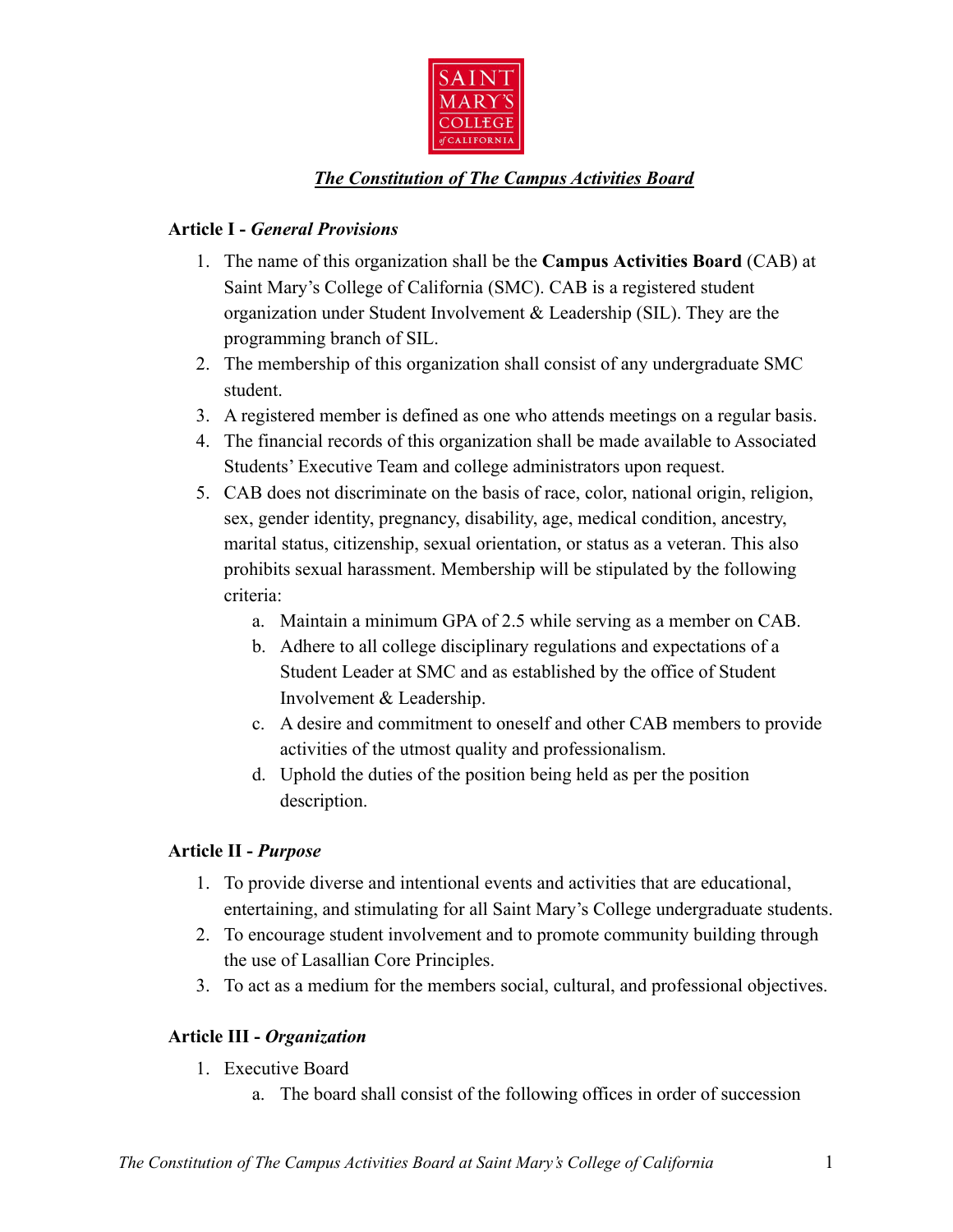

- i. Director \$3000
- ii. Assistant Director \$2000
- iii. Major Events Coordinator \$1,500
- iv. Gaels on the Go Coordinator \$1,500
- v. Nights & Evenings Coordinator (2) \$1,500
- vi. Community Outreach EP \$1000
- vii. Publicity Manager \$1000
- viii. Intern
- 2. Supporting Roles
	- i. Advisor

## 3. Director

- a. Powers
	- i. Fill vacancies in appointive offices in conjunction with Advisor.
	- ii. Plan, organize and execute CAB retreats and other team building activities with Advisor.
- b. Duties
	- i. Preside over all executive meetings of the organization.
	- ii. Act as the official representative of the organization.
	- iii. Oversee all events and activities coordinated by CAB and ensure these programs are in accordance with the Lasallian values and mission of SMC.
	- iv. Arrange weekly Executive Board meetings with all Coordinators.
	- v. Holds weekly meetings with Advisor or designee.
	- vi. Assist and train Coordinators on event planning and other needs by helping them navigate administrative processes at SMC.
	- vii. Produce and update an annual calendar with monthly updates.
	- viii. Maintains a record of all post-event assessments and analysis for the academic year.
		- ix. Hold weekly or bi-weekly meetings with individual Coordinators.
		- x. Facilitate and participate in the semester evaluation process for all Campus Activities Board members.
		- xi. Create and maintain a comprehensive record of all duties performed for future Director(s).
	- xii. Maintain a minimum of 4 office hours per week.
	- xiii. Other duties as assigned by Advisor or designee.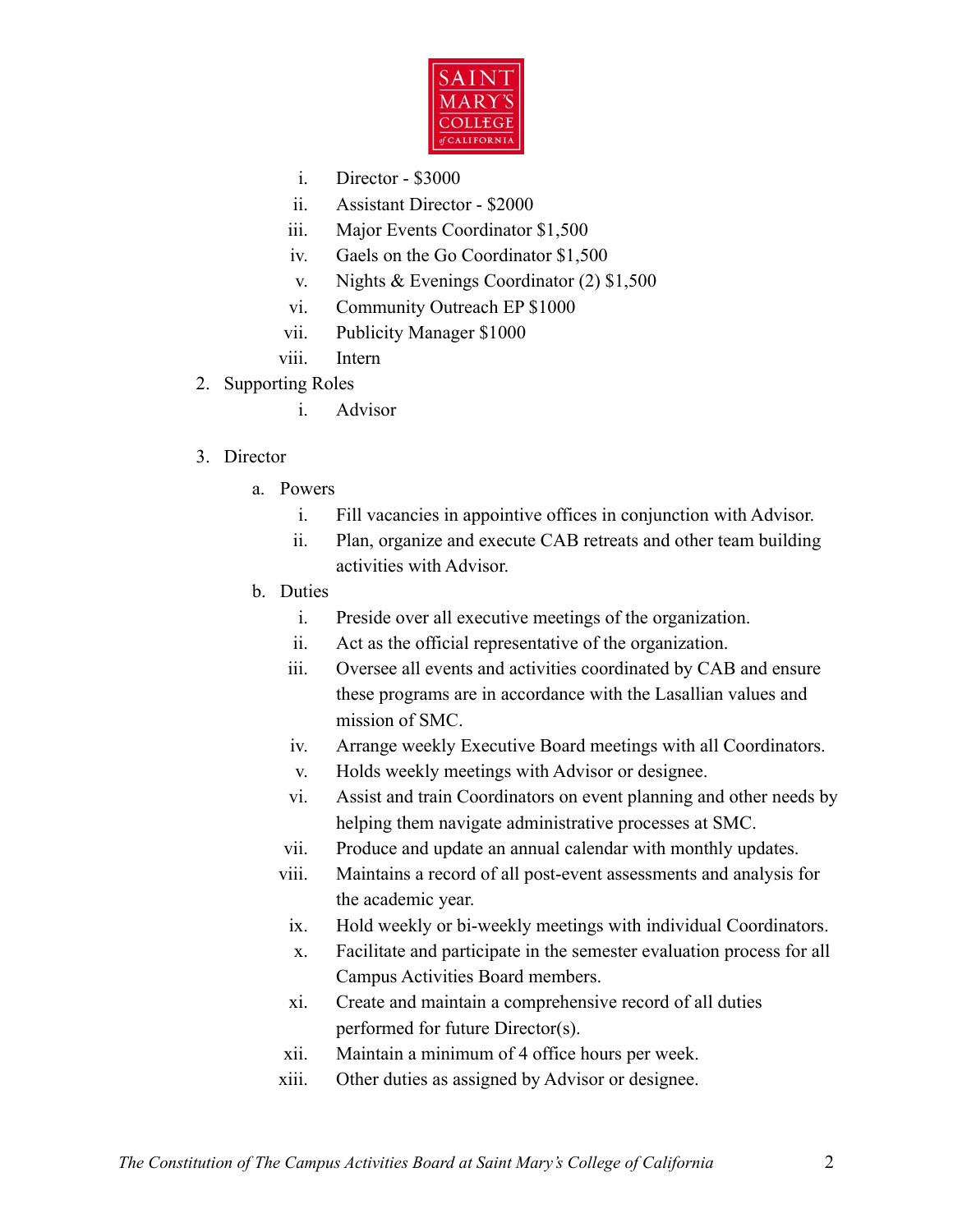

- xiv. Supports CAB Event Coordinators by providing their teams with training related to financial processing, financial goal setting, contracts, fundraising, and any other financial management needs. xv.
- 4. Assistant Director
	- a. Powers
		- i. Shall assume all the powers of the Director when the Director is absent or is unable to execute the duties of the office.
		- ii. Assists with supervision of Coordinators ensuring their focus on building strong CAB events.
		- iii. Oversees CAB finances and maintains budgetary records.
	- b. Duties
		- i. Support CAB Coordinators by providing their teams with training, goal setting, recruitment, and succession planning.
		- ii. Help the Director publicize, recruit, and interview for CAB leadership vacancies upholding CAB's constitutional procedures.
		- iii. Reports any disciplinary and/or professional discrepancies to CAB Director.
		- iv. Serve as a representative of the Campus Activities Board on the AS Finance Committee.
		- v. Maintain and coordinate CAB budget.
		- vi. Work with the CAB Director to make sure that any team concerns, changes, and processes address the Director's vision for CAB.
		- vii. Make recommendations for policy changes to the CAB Director.
		- viii. Hold weekly meetings with Advisor.
		- ix. Attend weekly CAB executive team meetings and provide updates on finances.
		- x. Fulfill the minimum standards as agreed upon by CAB for the respective position.
		- xi. Plan & Attend all training, retreats, and other functions as assigned by the Director or Advisor.
		- xii. Create a comprehensive record of all duties performed for future coordinator's reference.
		- xiii. Responsible for meeting deadlines and due dates while producing timely, well-completed, paperwork as set by the Director and Advisor.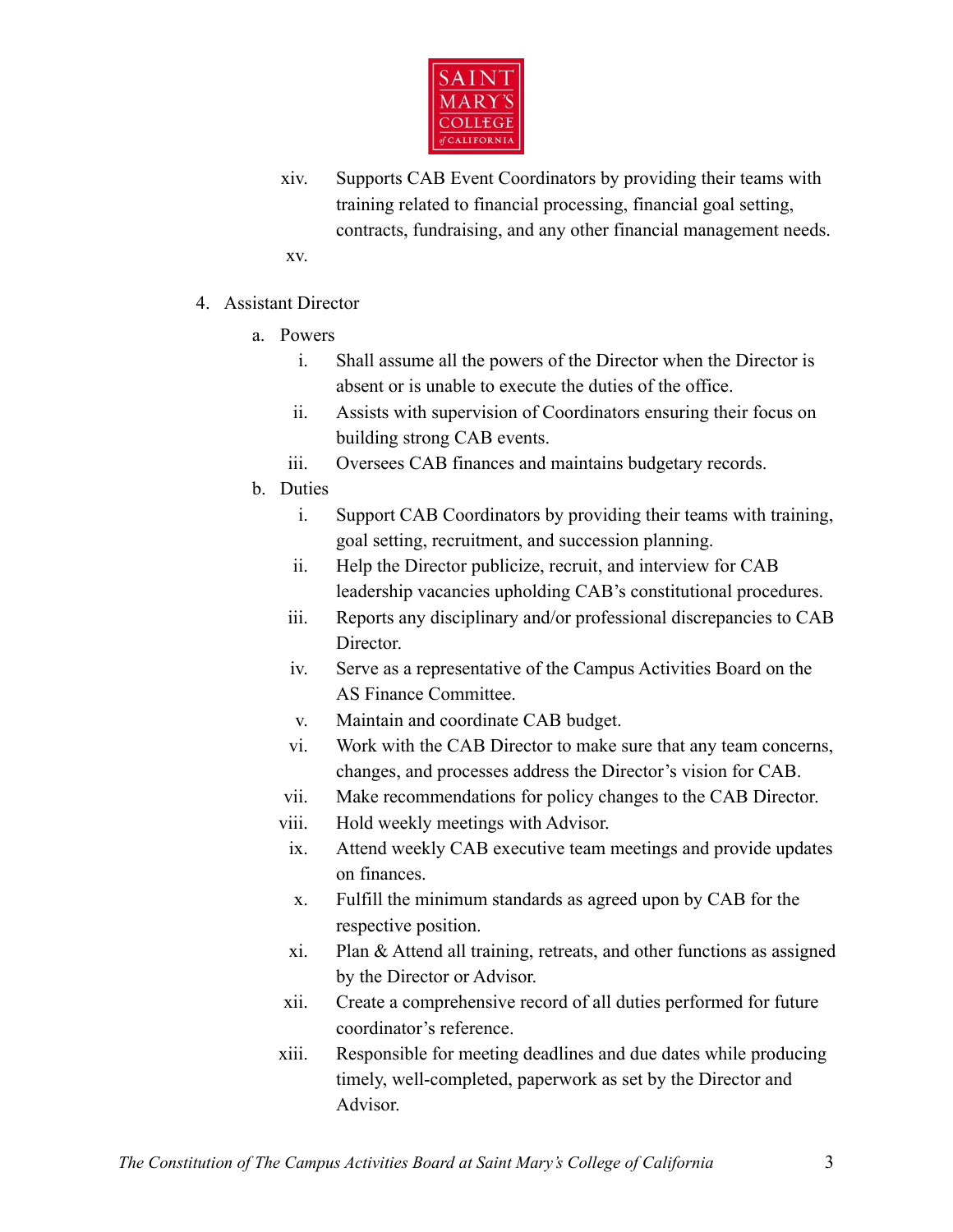

- xiv. Meet one on one with the Director on a weekly/ bi-weekly basis and as needed.
- xv. Adhere to additional guidelines and policies set by the Director and Advisor.
- xvi. Hold planning meetings with appropriate faculty and staff regarding all finances, financial processes, and fundraisers.
- xvii. Other duties as assigned by the Director or Advisor.
- xviii. Maintain a minimum of 4 office hours per week.
- 5. Major Events Coordinator
	- a. Powers
		- i. Oversees, leads, and makes final decisions related to major CAB events and activities such as concerts, carnivals, and fairs.
	- b. Duties
		- i. Manage the subject matter of the Major Events Team (themes, the direction of events, final decision makers on events).
		- ii. Plan and facilitate Major Events in conjunction with the Director and Advisor.
		- iii. Plan and implement events that support and exemplify the mission of Saint Mary's College as a Catholic Lasallian Liberal Arts institution.
		- iv. Attends weekly CAB executive team meetings and provides updates on the team and events undertaken.
		- v. Fulfills the minimum standards as agreed upon by the Campus Activities Board for the respective position including all details of planning, facilitating, advertising, and evaluating events.
		- vi. Attends all training, retreats, and other functions as assigned by the Director or Advisor.
		- vii. Creates a comprehensive record of all duties performed for future coordinator's reference.
		- viii. Produce effective and creative publicity, in addition to working with the Publicity Coordinator, for each event.
		- ix. Responsible for meeting deadlines and due dates while producing timely, well-completed, paperwork as set by the Director and Advisor. (i.e.. Event Planning forms 6-weeks from event, Event Checklist Forms, Event Evaluation forms 24 hours post-event)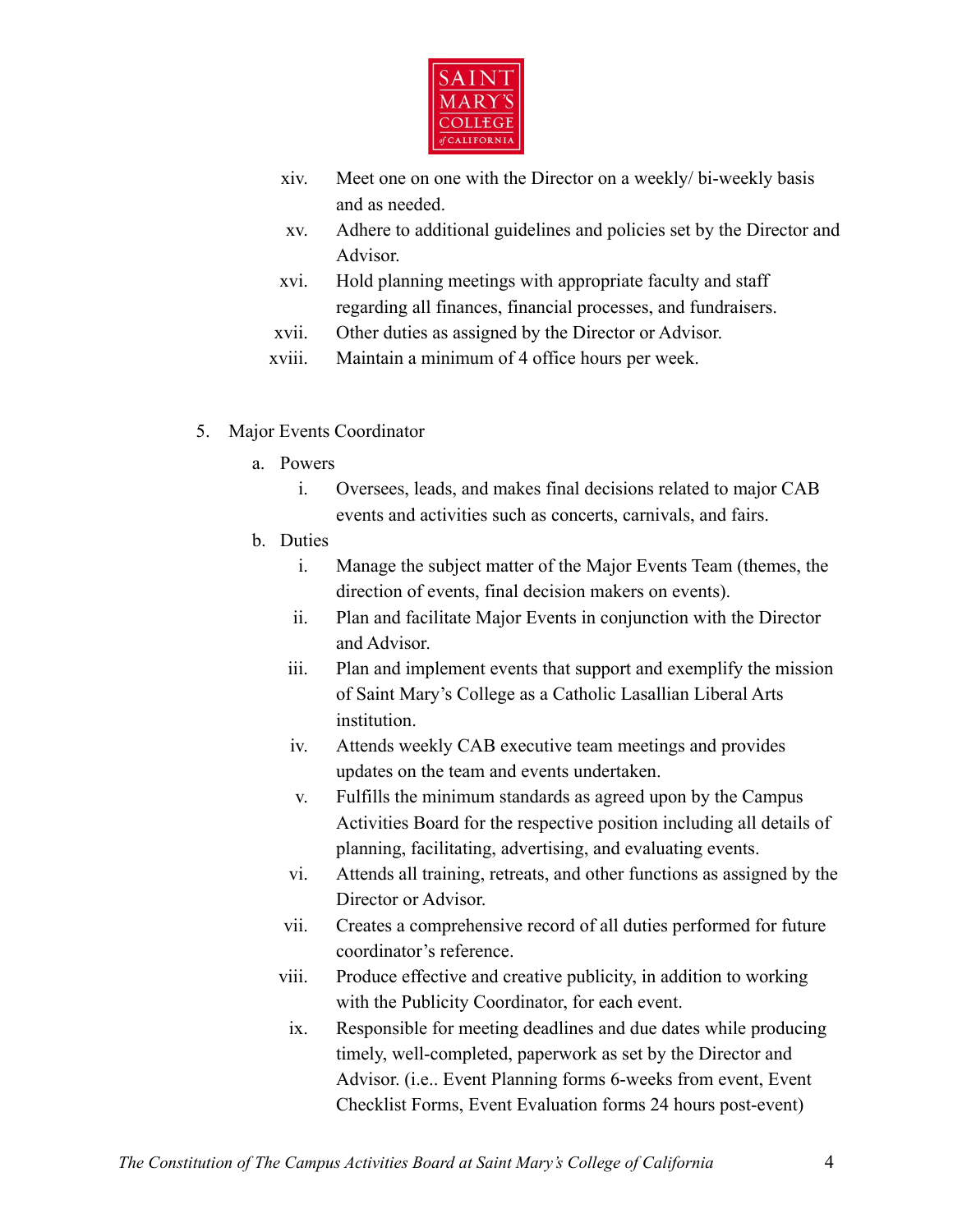

- x. Plan and coordinate the Major Events budget and provide consistent updates to the Director and Assistant Director.
- xi. Meet one on one with the Director on a weekly/ bi-weekly basis and as needed.
- xii. Adhere to additional guidelines and policies set by the Director and Advisor.
- xiii. Hold planning meetings with appropriate faculty and staff regarding all concerts.
- xiv. Other duties as assigned by the Director or Advisor.
- xv. Keep an accurate record of all expenditures by the team with guidance from the Financial Coordinator (declining balance cards, business office expenditure reports, etc…).
- xvi. Maintain a minimum of 3 office hours per week.
- xvii. Minimum of one event per semester, including Jan Term.
- 6. Gaels On The Go (GOTG) Coordinator
	- a. Powers
		- i. Oversees, leads, and makes final decisions related to GOTG CAB events and activities.
	- b. Duties
		- i. Plan and facilitate GOTG events in conjunction with the Director and Advisor.
		- ii. Plan events that are off-campus utilizing the different avenues in the bay area.
		- iii. Plan and implement events that support and exemplify the mission of Saint Mary's College as a Catholic Lasallian Liberal Arts institution.
		- iv. Attends weekly CAB executive team meetings and provides updates on the team and events undertaken.
		- v. Fulfills the minimum standards as agreed upon by the Campus Activities Board for the respective position including all details of planning, facilitating, advertising, and evaluating events.
		- vi. Attends all training, retreats, and other functions as assigned by the Director or Advisor.
		- vii. Creates a comprehensive record of all duties performed for future coordinator's reference.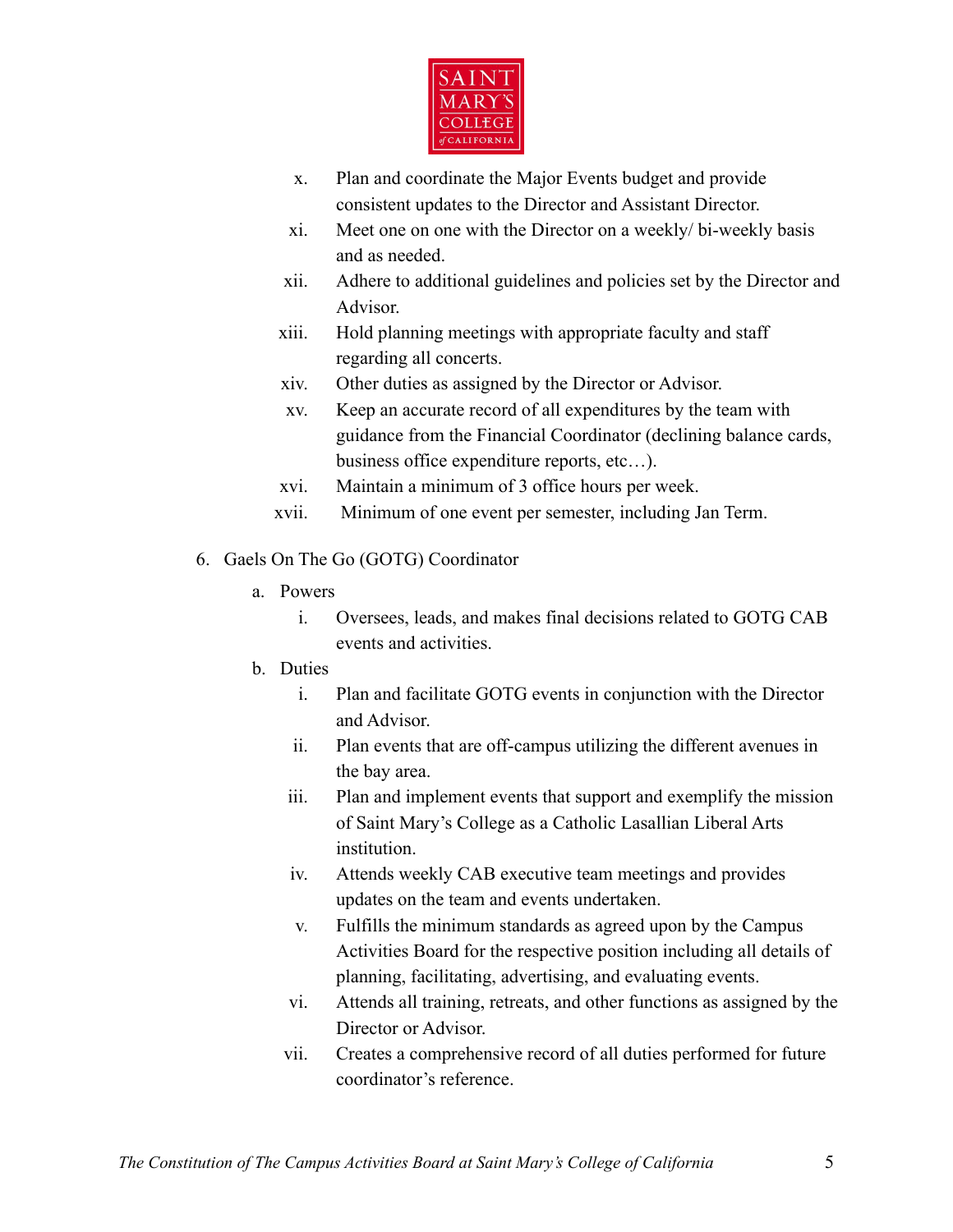

- viii. Collaborate with the Publicity Manager to produce effective and creative publicity for each event.
	- ix. Responsible for meeting deadlines and due dates while producing timely, well-completed, paperwork as set by the Director and Advisor. (i.e.. Event Planning forms 6-weeks from event, Event Checklist Forms, Event Evaluation forms 24 hours post-event)
	- x. Plan and coordinate the GOTG budget and provide consistent updates to the Director and the Assistant Director
	- xi. Meet one on one with the Director on a weekly/ bi-weekly basis and as needed.
- xii. Adhere to additional guidelines and policies set by the Director and Advisor.
- xiii. Hold planning meetings when necessary with appropriate faculty and staff regarding GOTG Events
- xiv. Other duties as assigned by the Director or Advisor.
- xv. Keep an accurate record of all expenditures by the team with guidance from the Advisor and Director(declining balance cards, business office expenditure reports, etc…).
- xvi. Maintain a minimum of 3 office hours per week.
- xvii. Plan 2-3 events per month
- 7. Nights & Evenings Coordinator
	- a. Powers
		- i. Oversees, leads, and makes final decisions related to CAB's late night events, contributing to planning events ranging in interest, variety, and diversity. These late night events shall consist of both traditional and new programs, focusing on the themes of entertainment, creativity, and inclusivity.
	- b. Duties
		- i. Plan and facilitate After Dark Events in conjunction with the Director and Advisor.
		- ii. Plan and implement events that support and exemplify the mission of Saint Mary's College as a Catholic Lasallian Liberal Arts institution.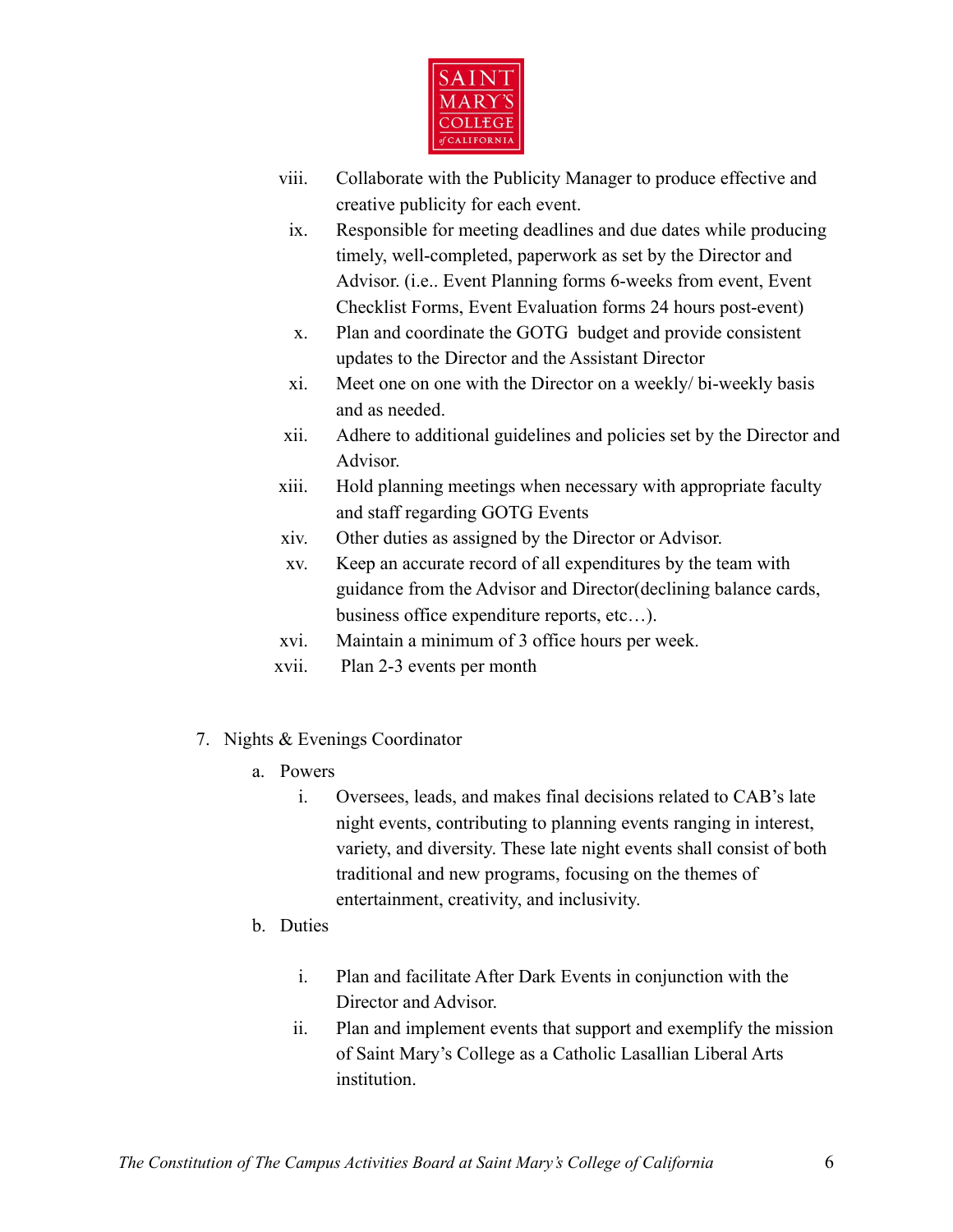

- iii. Fulfills the minimum standards as agreed upon by the Campus Activities Board for the respective position including all details of planning, facilitating, advertising, and evaluating events.
- iv. Attends all training, retreats, and other functions as assigned by the Director or Advisor.
- v. Create a comprehensive record of all duties performed for future coordinator's reference.
- vi. Collaborate with the Publicity Manager to produce effective and creative publicity for each event.
- vii. Responsible for meeting deadlines and due dates while producing timely, well-completed, paperwork as set by the Director and Advisor. (i.e.. Event Planning forms 6-weeks from event, Event Checklist Forms, Event Evaluation forms 24 hours post-event).
- viii. Maintain and coordinate the Nights & Evenings budget and provide consistent updates to the Director and Assistant Director.
	- ix. Meet one on one with the Director on a weekly/ bi-weekly basis and as needed.
	- x. Adhere to additional guidelines and policies set by the Director and Advisor.
	- xi. Hold planning meetings if needed with appropriate faculty and staff regarding all After Dark Events.
- xii. Keep an accurate record of all expenditures by the team with guidance from the Director (declining balance cards, business office expenditure reports, budget logs, etc…).
- xiii. Other duties as assigned by the Director or Advisor.
- xiv. Maintain a minimum of 3 office hours per week.
- xv. Plan 2-3 events per month
- 8. Publicity Manager
	- a. Power
		- i. Oversees, leads, and makes final decisions related to CAB's publicity campaigns, contributing to CAB's Executive Team's vision as well as SMC's values and standards.
	- b. Duties
		- i. Work with the CAB team to create appropriate and effective publicity for events and campaigns.
		- ii. Helps the Director design promotional items.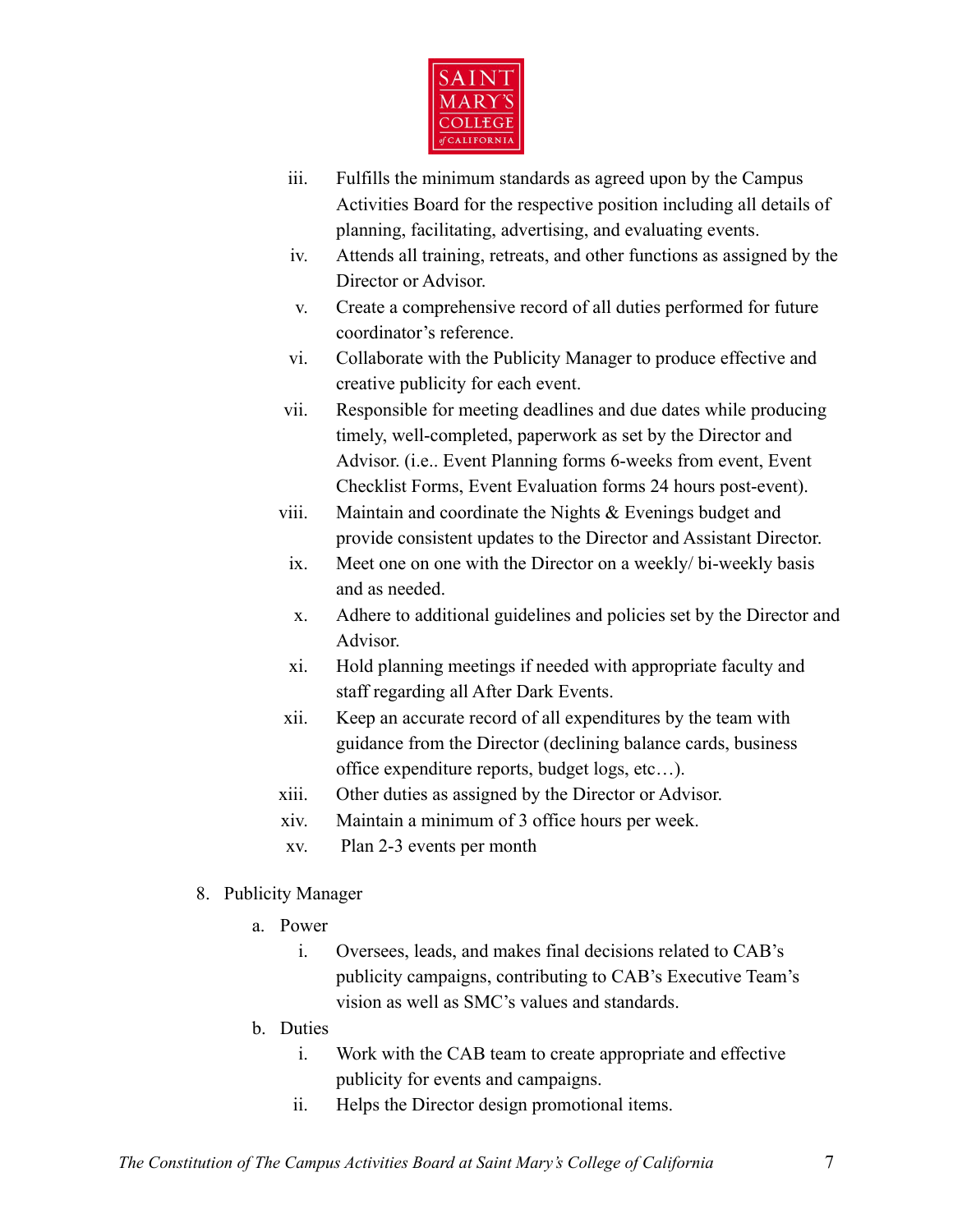

- iii. Develop advertisements for campus-forums when appropriate.
- iv. Ensure that a newsletter or monthly/weekly calendar is published and distributed.
- v. Manages a timely posting of all publicity materials.
- vi. Assist with managing CAB's social media accounts
- vii. Produce material to publicize CAB as an organization aiming to serve all SMC students.
- viii. Ensure all CAB publicity meets the publicity requirements established by Saint Mary's College and all material is removed in a timely and appropriate fashion.
	- ix. Attend weekly CAB executive team meetings and provide updates on publicity and any campaigns undertaken.
	- x. Fulfill the minimum standards as agreed upon by the Campus Activities Board for the respective position including all details of planning, facilitating, advertising, and evaluating events.
- xi. Attend all trainings, retreats, and other functions as assigned by the Director or Advisor.
- xii. Create a comprehensive record of all duties performed for future coordinator's reference.
- xiii. Responsible for meeting deadlines and due dates while producing timely, well-completed, paperwork as set by the Director and Advisor. (i.e.. Printshop requests, website updates through college communications, digital signage).
- xiv. Maintain and coordinate the publicity budget and provide consistent updates to the Director and Assistant Director
- xv. Meet one on one with the Director on a weekly/ bi-weekly basis and as needed.
- xvi. Adhere to additional guidelines and policies set by the Director and Advisor.
- xvii. When appropriate, hold planning meetings with appropriate faculty and staff regarding publicity matters.
- xviii. Keep an accurate record of all expenditures with guidance from the Director (declining balance cards, business office expenditure reports, budget logs, etc…).
	- xix. Other duties as assigned by the Director or Advisor.
	- xx. Maintain a minimum of 2 office hours per week.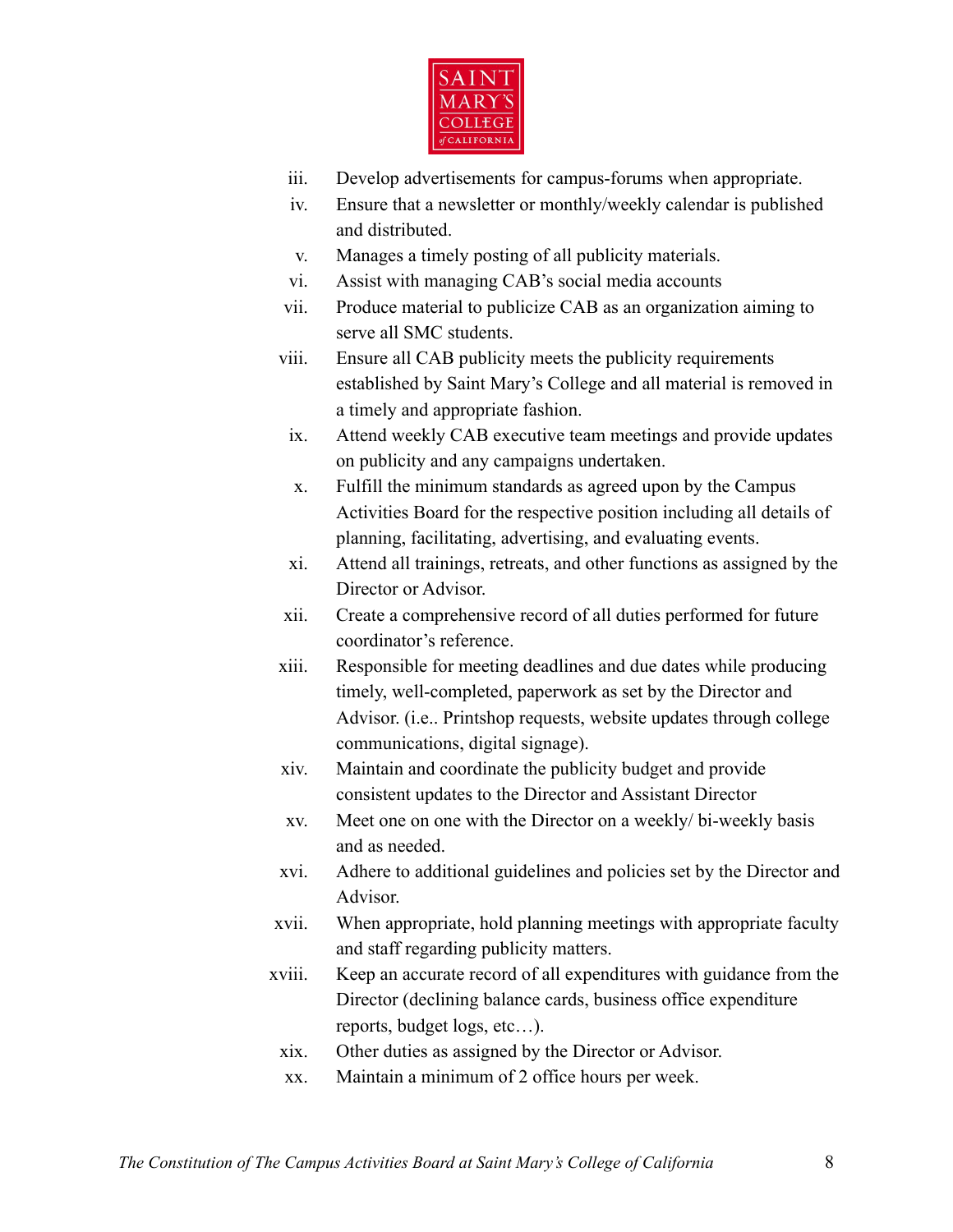

## 9. Community Outreach EP

- a. Powers
	- i. Oversees and leads CAB's community outreach events. (both on and off-campus)
- b. Duties
	- i. Plan and facilitate Community Outreach Events in conjunction with the Director and Advisor. Handles all logistics related to collaborative events with campus partners.
	- ii. Plan monthly events that are on or off-campus with local community groups or student organizations and clubs.
	- iii. Plan and implement events that support and exemplify the mission of Saint Mary's College as a Catholic Lasallian Liberal Arts institution.
	- iv. Attends weekly CAB executive team meetings and provides updates on the team and events undertaken.
	- v. Fulfills the minimum standards as agreed upon by the Campus Activities Board for the respective position including all details of planning, facilitating, advertising, and evaluating events.
	- vi. Attends all training, retreats, and other functions as assigned by the Director or Advisor.
	- vii. Create a comprehensive record of all duties performed for future coordinator's reference.
	- viii. Produce effective and creative publicity, in addition to working with the Public Relations EP, for each event.
	- ix. Responsible for meeting deadlines and due dates while producing timely, well-completed, paperwork as set by the Director and Advisor. (i.e.. Event Planning forms 6-weeks from event, Event Checklist Forms, Event Evaluation forms 24 hours post-event).
	- x. Maintain and coordinate the Community Outreach budget and provide consistent updates to the Director and the Advisor
	- xi. Meet one on one with the Director on a weekly/ bi-weekly basis and as needed.
	- xii. Adhere to additional guidelines and policies set by the Director and Advisor.
	- xiii. Hold planning meetings with appropriate faculty and staff regarding all Special Events.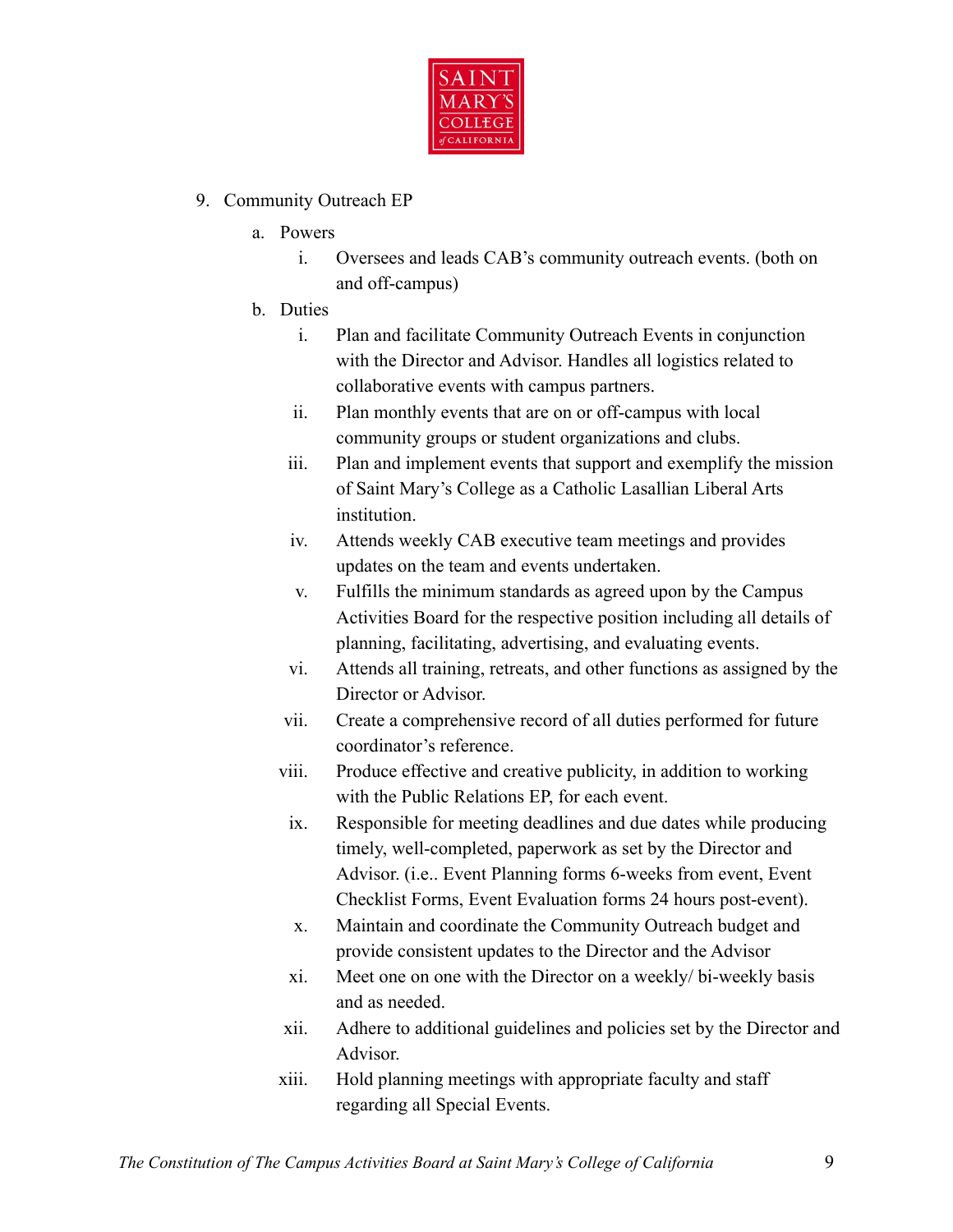

- xiv. Keep an accurate record of all expenditures by the team with guidance from the Financial Coordinator (declining balance cards, business office expenditure reports, budget logs, etc…).
- xv. Other duties as assigned by the Director or Advisor.
- xvi. Maintain a minimum of 2 office hours per week.
- xvii. Plans one event per month.
- 10. Intern
- i. Work closely with CAB Director and Advisor to learn how to plan events.
- ii. Work all CAB events when available to assist with set up and take down of event.
- iii. Must assist a team member with planning and executing at least two (2) events per semester.
- iv. When necessary, assists with social media publications and campaigns.
- v. Other duties as assigned by CAB Director, Assistant Director, or Advisor.

### 11. Advisor

- i. Serve as a liaison between CAB and Student Involvement & Leadership at SMC.
- ii. Provide guidance and support to the Board in accordance with the Lasallian mission and values of the institution.
- iii. Assist with training of the entire CAB in conjunction with the CAB Director.
- iv. Work with CAB to hold weekly staff meetings, to ensure that all members are appropriately upholding their positions. At a minimum, the Advisor is expected to attend on a bi-weekly basis.
- v. If the staff Advisor position is vacant, a new advisor will be appointed by either the Director of Student Involvement & Leadership, Assistant Dean of Students, or Dean of Students.

### **Article IV -** *Appointments and Voting*

1. Appointment to CAB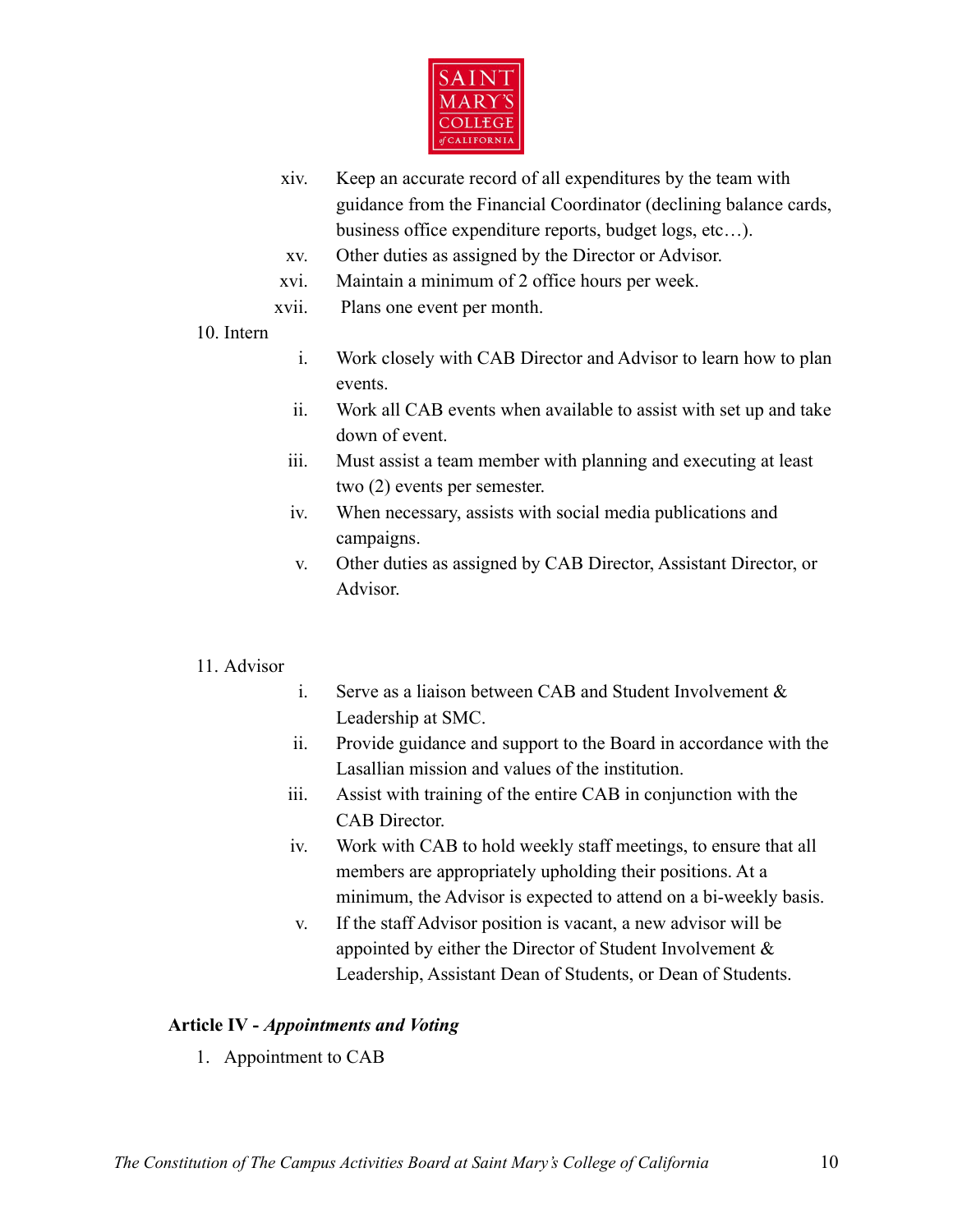

- a. Appointments to CAB will be made by a committee consisting of the CAB advisor and a current non-returning CAB Director or Coordinator.
- b. Appointments must be completed by the final weekend in March of each academic year.
- c. The month of April will be used as a shadowing period between the current Board and the new Board.
- d. Position appointments are for one academic year. Duties commence following the conclusion of the appointment process and terminate upon graduation the following year or departure from SMC.
- 2. Appointed offices shall be:
	- a. Director, Assistant Director, Major Events Coordinator, Gaels on the Go Coordinator, Nights & Evenings Coordinator, Special Events EP, Entertainment EP, Publicity Manager, Community Outreach EP
- 3. Voting procedure at meetings
	- a. All registered members shall be allowed to vote when appropriate.
	- b. A simple majority (fifty percent plus one vote) of votes is required.
	- c. The CAB Executive Board and advisor reserve the right to recall decisions that may affect CAB's wellbeing and standing at SMC.

# **Article V -** *Dismissal and Appeals*

- 1. Dismissal from the Campus Activities Board shall be based on the following circumstances:
	- a. Failure to meet membership criteria.
	- b. Inability to fulfill the requirements of one's particular position to the expectations as defined in the constitution.
	- c. Failure to meet any academic or disciplinary standards of SMC and CAB.
	- d. Removal from office will be considered, decided and administered by the Advisor in conjunction with the Director of Student Involvement & Leadership.
- 2. Dismissal process:
	- a. When issues begin to come to the attention of the Director and/or Advisor, an initial verbal conversation will take place and a written agreement with goals for improvement and expectations set will be signed by both the Director and CAB member in question.
	- b. It must include: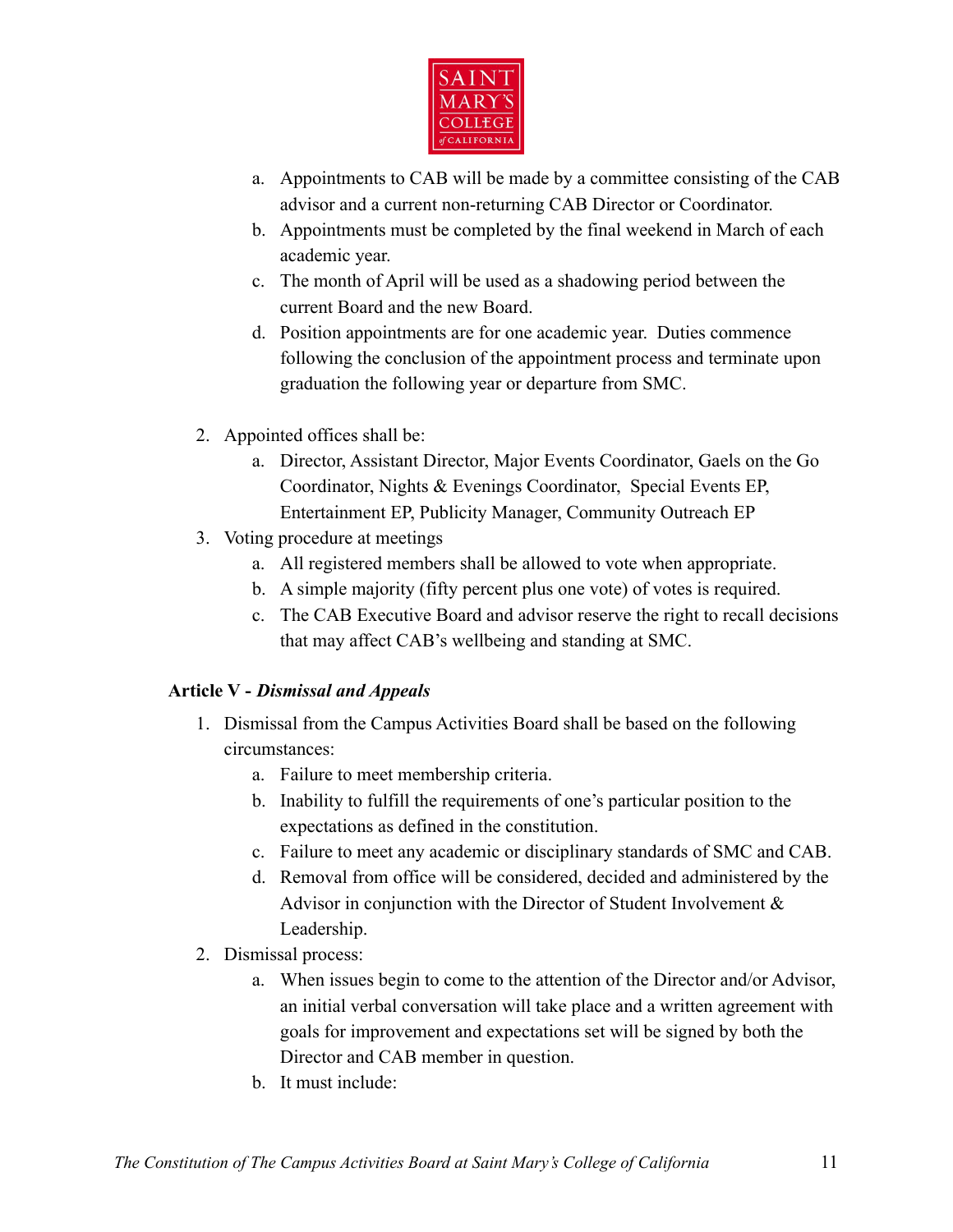

- i. Date, time, location
- ii. The reasoning for the written warning
- iii. A written agreement with goals for improvement and expectations set
- iv. Include a statement that reads: Moving forward, the failure to comply with the expectations set by the CAB constitution, written agreements for improvement, the Executive Board and CAB advisor, shall result in a final written warning and an immediate submission for dismissal to the proper authorities.
- v. Will be signed by both the Director and CAB member.
- c. After failing to comply with expected changes or any continued failure to fulfill duties and expectations shall result in dismissal notified by the CAB Director or Advisor in the case that it is the director being dismissed. Final notice will be provided in a meeting and in writing.
- 3. If the CAB Director is the person being processed for dismissal, then the dismissal process above shall be carried out by the Advisor in consultation with Assistant Dean of Students, Dean of Students or designee.
- 4. The removal of the Director will result in the appointment of the Assistant Director as the interim Director while a full hiring search has been conducted to replace the Director.
- 5. The removal of a Coordinator will result in the appointment of an existing coordinator, event planner, or appointment made by the CAB Director and Advisor.
- 6. Appeal process:
	- a. Dismissal appeal must be received by the CAB advisor in writing within five business days of dismissal. In their absence, submission to the Director of Student Involvement & Leadership, Assistant Dean of Students, or Dean of Students is authorized.
	- b. Appeals will be evaluated by the Advisor other staff within Student Involvement & Leadership or the division of Student Life.
	- c. The dismissed CAB member will be notified of the appeal decision within five business days from the date the appeal was received. A notice of delayed decision may be submitted to allow for further review of material.